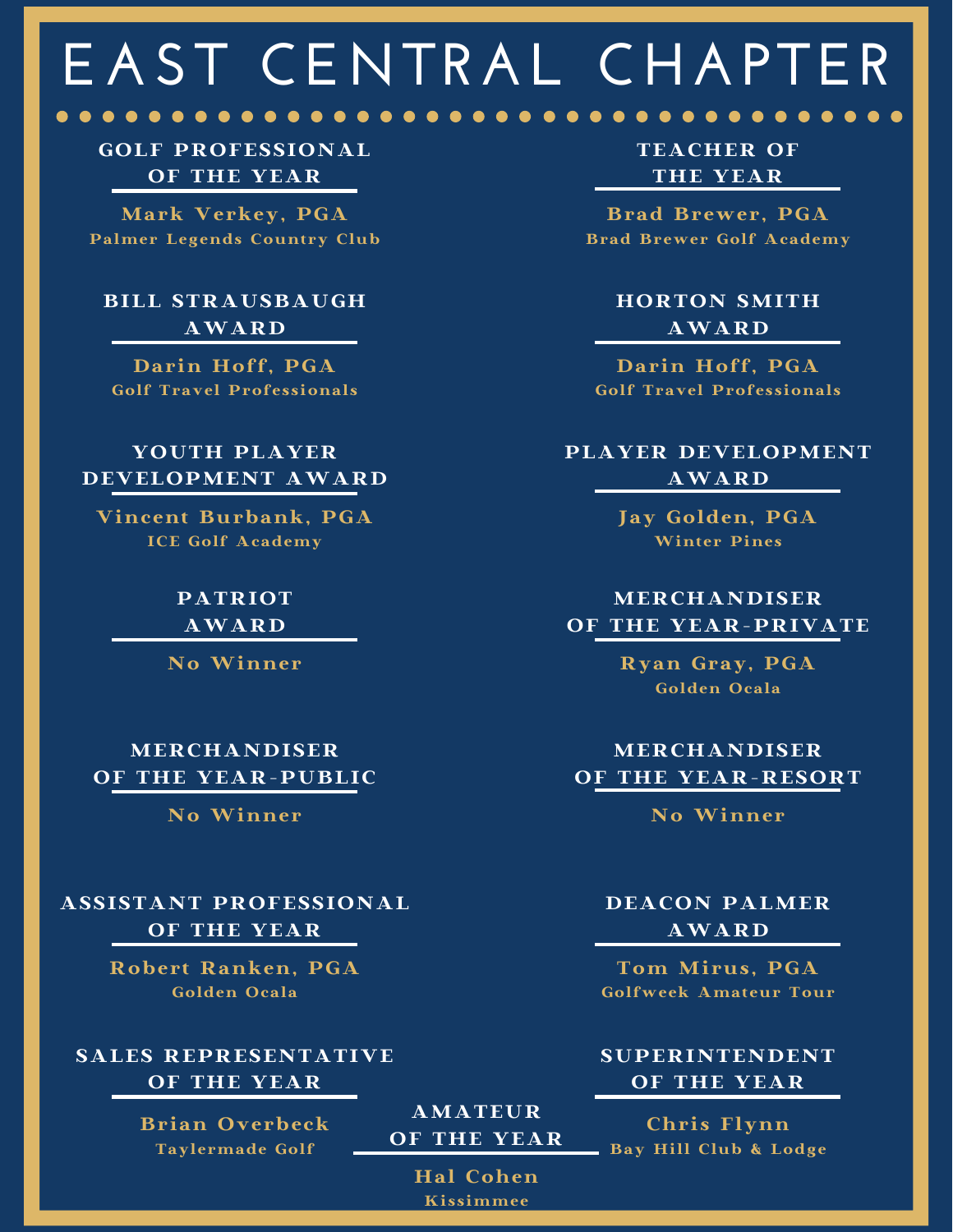## **NORTHERN CHAPTER**

GOLF PROFESSIONAL OF THE YEAR

. . . . . . . . . . . . . . . .

Jennifer Borocz, PGA North Florida PGA

#### BILL STRAUSBAUGH AWARD

Tommy Aycock, PGA St Cloud Golf Club

#### YOUTH PLAYER DEVELOPMENT AWARD

Jack Aschenbach, PGA North Florida Jr Golf Foundation

> PATRIOT AWARD

No Winner

#### MERCHANDISER OF THE YEAR-PUBLIC

Bruce Mohler, PGA Jax Beach Golf Club

## ASSISTANT PROFESSIONAL OF THE YEAR

Rich Podwalski, PGA Atlantic Beach Country Club

SALES REPRESENTATIVE OF THE YEAR

> Tina Wiswedel Titleist

TEACHER OF THE YEAR

 $\bullet\bullet\bullet$ 

. . . . . . . . . . . . . . . . . .

Jordan Dempsey, PGA PGA TOUR Performance Center

> HORTON SMITH AWARD

> > No Winner

PLAYER DEVELOPMENT AWARD

No Winner

## MERCHANDISER OF THE YEAR-PRIVATE

Todd Bork, PGA San Jose Country Club

## MERCHANDISER OF THE YEAR-RESORT

Brian Riddle, PGA TPC Sawgrass

#### DEACON PALMER AWARD

Matt Roop, PGA Fellowship of Christian Athletes

> SUPERINTENDENT OF THE YEAR

Trevor Hughes Jax Beach Golf Club

Therese Quinn Jacksonville

AMATEUR OF THE YEAR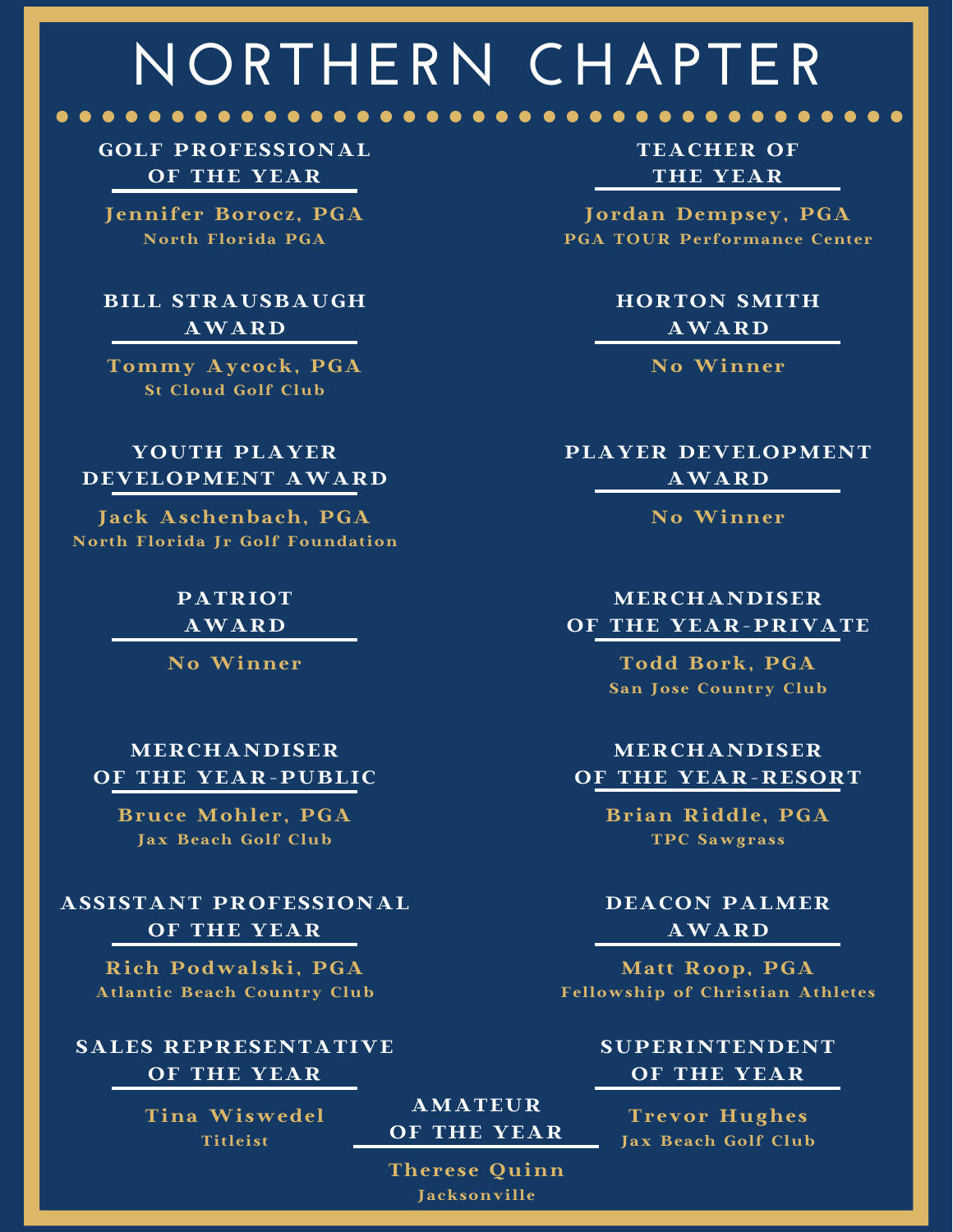# **SOUTHWEST CHAPTER**

## GOLF PROFESSIONAL OF THE YEAR

Tim Beckwith, PGA Sarasota National

## BILL STRAUSBAUGH AWARD

Tim Beckwith, PGA Sarasota National

#### YOUTH PLAYER DEVELOPMENT AWARD

Dan Knop, PGA Lakewood Ranch Golf & CC

#### PATRIOT AWARD

Charlie Darbyshire, PGA Sarasota National

#### MERCHANDISER OF THE YEAR-PUBLIC

Mike Touhy, PGA The Meadows

### ASSISTANT PROFESSIONAL OF THE YEAR

Bryan Arnett, PGA Tara Golf & Country Club

#### SALES REPRESENTATIVE OF THE YEAR

Scott Vandame FootJoy

TEACHER OF THE YEAR

Mark Rummings, PGA Ritz Carlton Members Club

## HORTON SMITH AWARD

Tim Beckwith, PGA Sarasota National

## PLAYER DEVELOPMENT AWARD

No Winner

## MERCHANDISER OF THE YEAR-PRIVATE

Bryan McManis, PGA Lakewood Ranch Golf & CC

## MERCHANDISER OF THE YEAR-RESORT

No Award

#### DEACON PALMER AWARD

No Winner

#### SUPERINTENDENT OF THE YEAR

Patrick Franklin The Meadows CC

AMATEUR OF THE YEAR

Jim & Deb Kehoe John & Kathi Skelton